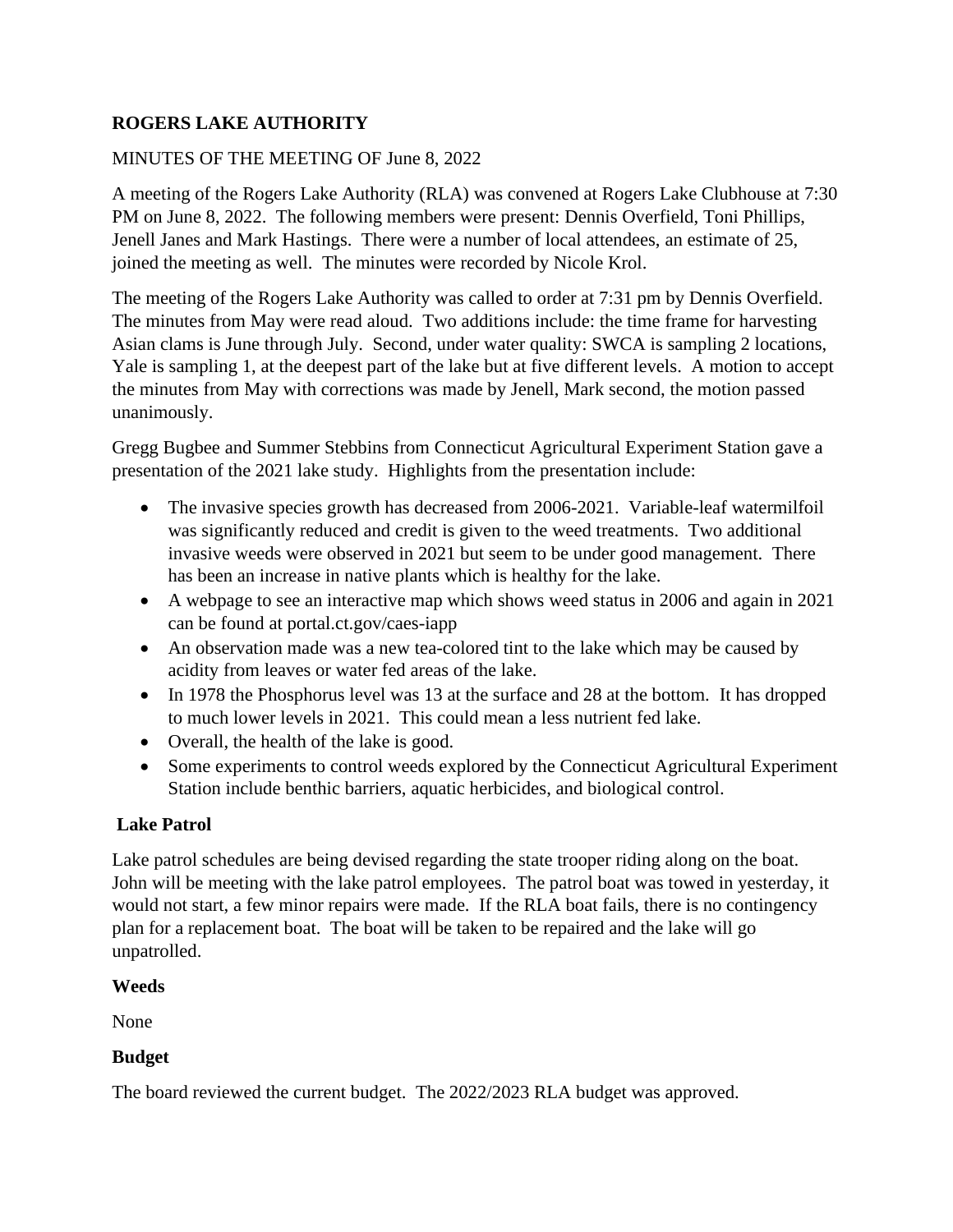### **Old Business**

Candlewood Lake started a lake steward program, they were able to get a state grant to fund the program. The job is posted at local colleges and DEEP is able to train the stewards via zoom and in person. Toni will look into getting DEEP's training material for educational purposes. New lake patrol shirts and hats have been ordered. Old Lyme will be responsible for insuring the RLA boat. The sandbar buoy would not stand up straight, it needed more weight in order to stand. The spring newsletter has not been mailed out yet, it will be sent out on 6/9. Yale and the town of Old Lyme need to sign the contract in order to have Yale start the water quality testing.

### **New Business**

There may be more Asian Clams in different areas of the lakes. A new survey/study of the clams will need to be initiated before making plans on how to address the issue if there is one.

A new RLA violation record sheet was created. The record will include date, identification of the operator, notes, and location of infraction on the lake. This will replace the journal currently being used.

Fishing tournament on June 15, with 12 kayaks from 6am-12pm.

## **Public Comment Includes:**

Dave Evers – There was not enough public comment included in last months minutes. Would like Dick Smith to attend the RLA meetings, he is co-chair and represents the Old Lyme residents but has not been able to make it to a meeting in quite a while. Questioned Dennis about his statement made at a prior meeting that the buoys would be in this summer. Dennis' response was yes, I said that however that was before our research was done.

Jeff albert – Why was the patrol boat sitting in the middle of channel, could RLA please pass along the information to the patrol boat employee that this behavior could be a safety issue.

Gregg - Kayakers were going in the wrong direction and the patrol boat did not educate of the safety issue. The one-way sign is no longer in place. Yolanda from DEEP said that a new sign can be installed at the boat launch with a permit. Sign at boat launch was removed because it had incorrect information. DEEP should attend the meetings.

Christina Evers – Animosity has been created because of frustration that there may be targets on boater's backs. Non-response from the RLA on the no wake buoys is causing speculation from the public. Why was deep sign removed at the boat launch prior to Memorial Day weekend? Would like to see better communication between RLA and the public.

Diane- Kayakers may not be aware of boating rules and regulations they do not have boaters' licenses to operate a kayak.

Mike Secor- The way that lake patrol employees' approach those who need to be educated will be important to getting a positive response from boaters. Education is important.

Roger- RLA should publish the log information which is corrected. Would like to go back to the way it was before April.